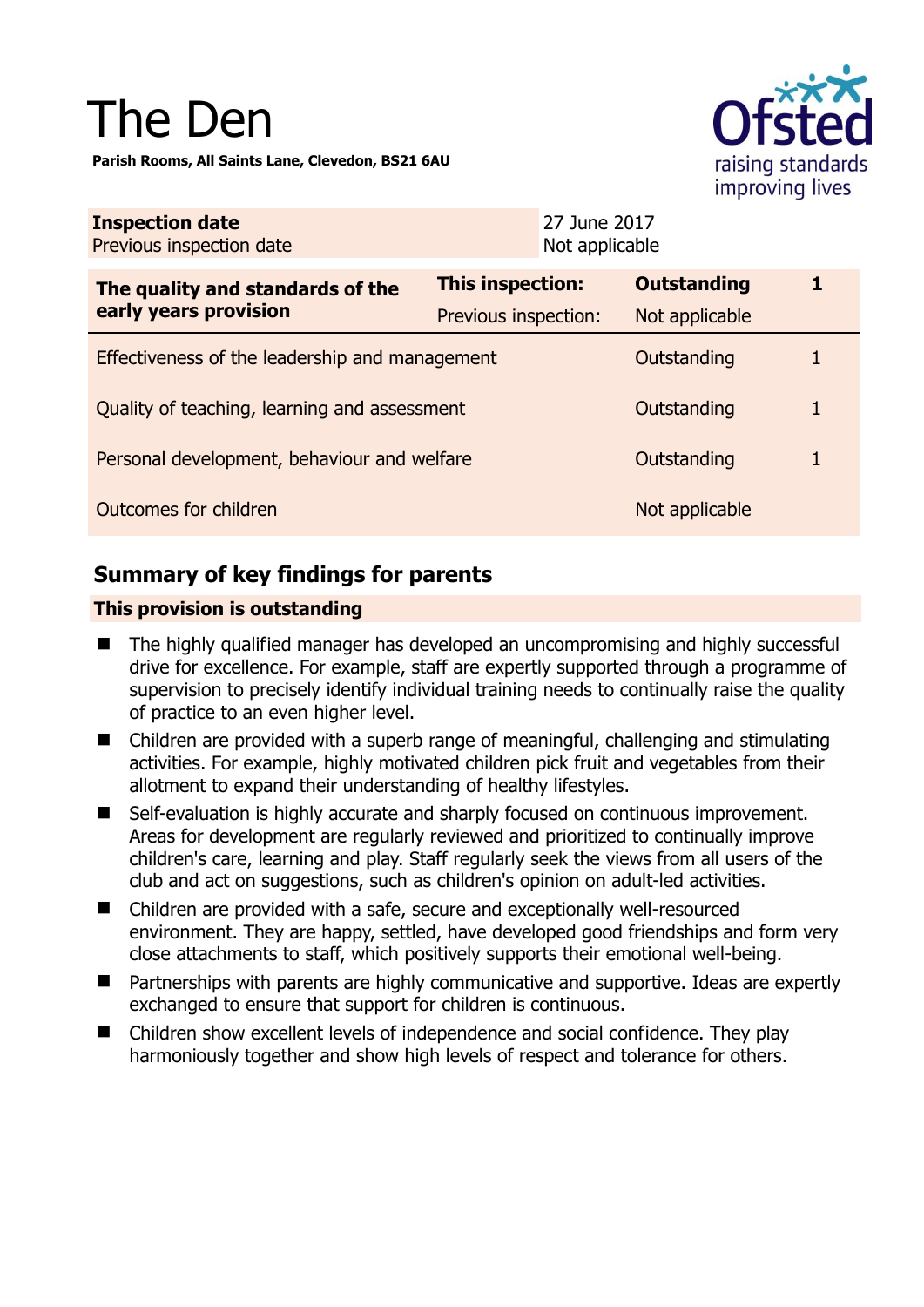## **What the setting needs to do to improve further**

### **To further improve the quality of the early years provision the provider should:**

■ continue the arrangements for gathering sharply focused information from the host school to build further on the already excellent support for children.

### **Inspection activities**

- $\blacksquare$  The inspector carried out a joint observation with the manager.
- $\blacksquare$  The inspector observed staff and children during play activities.
- The inspector sampled a range of documentation, including children's records, confirmation of staff's suitability, policies and procedures.
- $\blacksquare$  The inspector talked with the children, the manager and staff at appropriate times during the inspection and took account of parents' views.
- The inspector toured the out-of-school premises.

**Inspector**  Julie Bright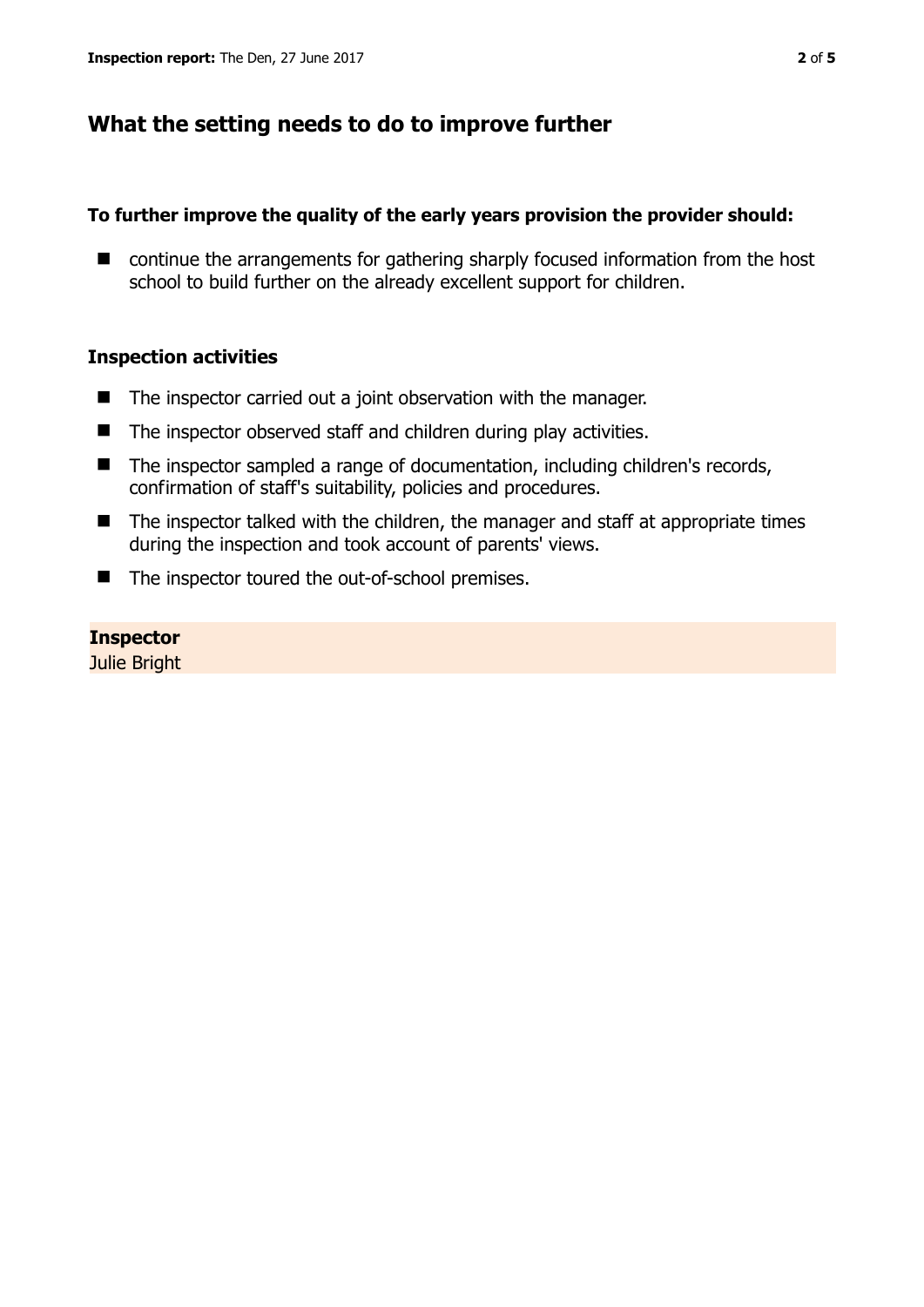## **Inspection findings**

## **Effectiveness of the leadership and management is outstanding**

Safeguarding is effective. The experienced and well-qualified manager is passionate about The Den and has an ambitious vision for the club and the children who attend. She places a strong emphasis on safeguarding. She expertly trains staff to understand that safeguarding children is everyone's responsibility. All staff know the procedure to follow should they have a concern about a child. The manager vigilantly keeps up to date to help to keep children safe. The manager is an excellent role model. She and her team undertake extremely comprehensive risk assessments to help to minimise potential hazards and any accidents are dealt with and reported effectively. Staff consistently supervise children. For example, they follow very robust procedures in place for the safe and seamless movement of children from school to the club. All staff have a current paediatric first-aid certificate. Staff work very closely with the host school and they are now considering how they can use information about children to provide even better support for each child.

## **Quality of teaching, learning and assessment is outstanding**

Staff are deployed exceptionally well so that children taking part in all activities are engaged and challenged. Children are active learners as staff provide activities that encourage them to be inquisitive. Staff highly skilfully weave mathematical language into everyday activities, for example, some children explore and investigate quantities of ingredients to make slime. Other children extend their language skills superbly as they describe and guess what is hidden in the sock. Staff constantly think of new ideas to help children do things for themselves. For example children make contributions to the planning of activities. Children are developing excellent social skills as they share and patiently take turns. Children learn about the wider community during circle time. They greet each other using worldwide languages, such as Sudanese and Welsh. Parents comment that staff are warm and sensitive to children's individual needs, and that their children are very happy to attend.

### **Personal development, behaviour and welfare are outstanding**

Staff are calm and caring. They communicate very respectfully with children and each other, creating a positive environment. They take time to listen to the children and show an interest in what they have been doing both at school and at home. Older children listen intently and are highly responsive to adults and each other. Staff are exemplary role models to children. They are patient and consistently use praise and encouragement. Children are supported in managing their behaviour exceptionally well, for example, they help to devise appropriate rules for the club. Older children show high levels of tolerance and respect for younger ones and help to support their play. Children are enthusiastic, highly motivated, polite and well-mannered, and they behave extremely well.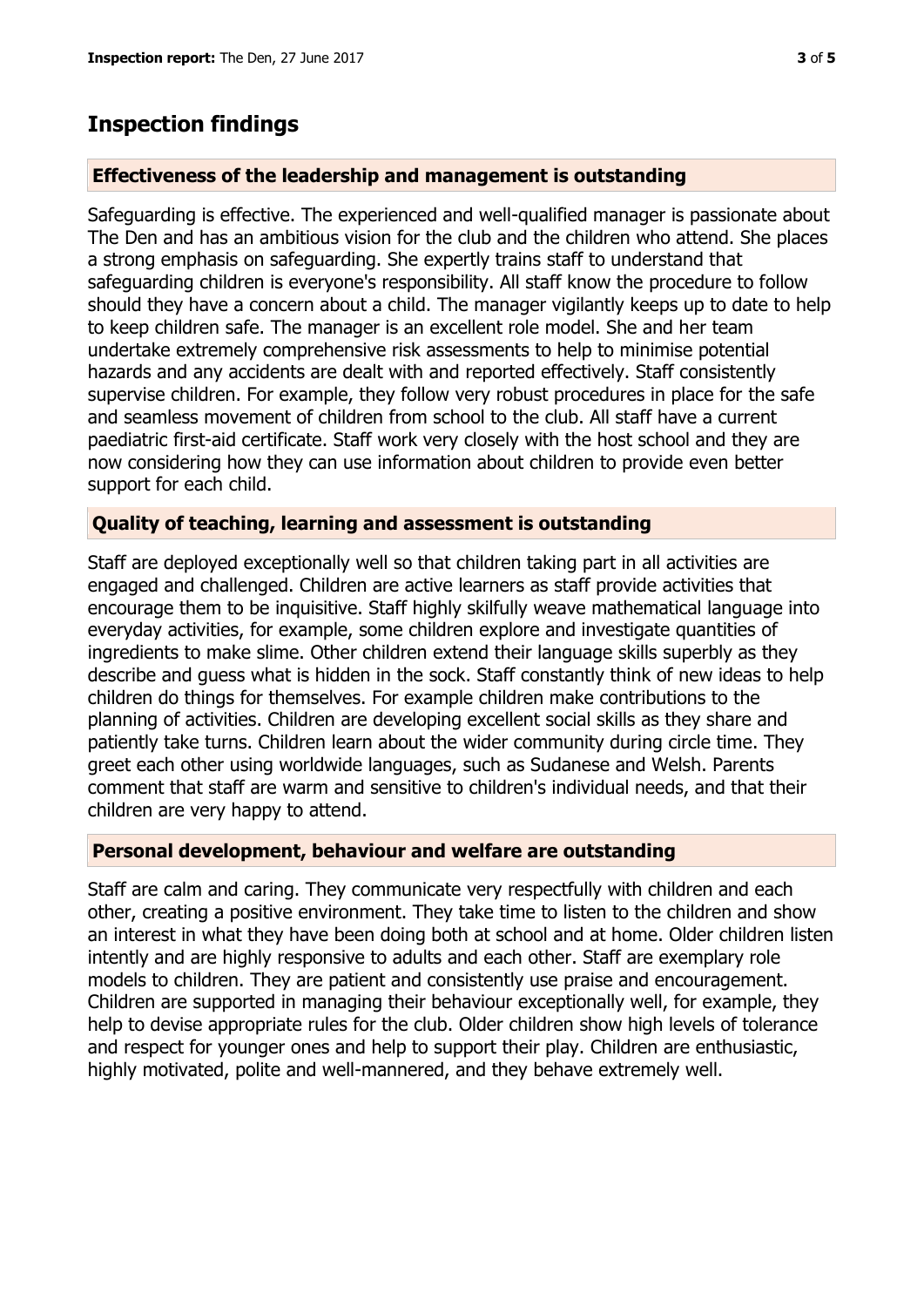# **Setting details**

| Unique reference number                             | EY488301                                                                             |  |
|-----------------------------------------------------|--------------------------------------------------------------------------------------|--|
| <b>Local authority</b>                              | North Somerset                                                                       |  |
| <b>Inspection number</b>                            | 1014624                                                                              |  |
| <b>Type of provision</b>                            | Out of school provision                                                              |  |
| Day care type                                       | Childcare - Non-Domestic                                                             |  |
| <b>Registers</b>                                    | Early Years Register, Compulsory Childcare<br>Register, Voluntary Childcare Register |  |
| <b>Age range of children</b>                        | $4 - 11$                                                                             |  |
| <b>Total number of places</b>                       | 16                                                                                   |  |
| Number of children on roll                          | 58                                                                                   |  |
| <b>Name of registered person</b>                    | Anna Mary Griffin                                                                    |  |
| <b>Registered person unique</b><br>reference number | RP909211                                                                             |  |
| Date of previous inspection                         | Not applicable                                                                       |  |
| <b>Telephone number</b>                             | 07519897202                                                                          |  |

The Den registered in 2015 in Clevedon. It employs four members of childcare staff who hold an appropriate early years qualification at level 3. The manager has qualified teacher status. The club opens during term time, Monday to Friday from 7.30am to 9am; from 3.10pm to 6pm, on Monday, Tuesday and Wednesday; and from 3.10pm to 5.30pm on Wednesday.

This inspection was carried out by Ofsted under sections 49 and 50 of the Childcare Act 2006 on the quality and standards of provision that is registered on the Early Years Register. The registered person must ensure that this provision complies with the statutory framework for children's learning, development and care, known as the early years foundation stage.

Any complaints about the inspection or the report should be made following the procedures set out in the guidance 'Complaints procedure: raising concerns and making complaints about Ofsted', which is available from Ofsted's website: www.gov.uk/government/organisations/ofsted. If you would like Ofsted to send you a copy of the guidance, please telephone 0300 123 4234, or email enquiries@ofsted.gov.uk.